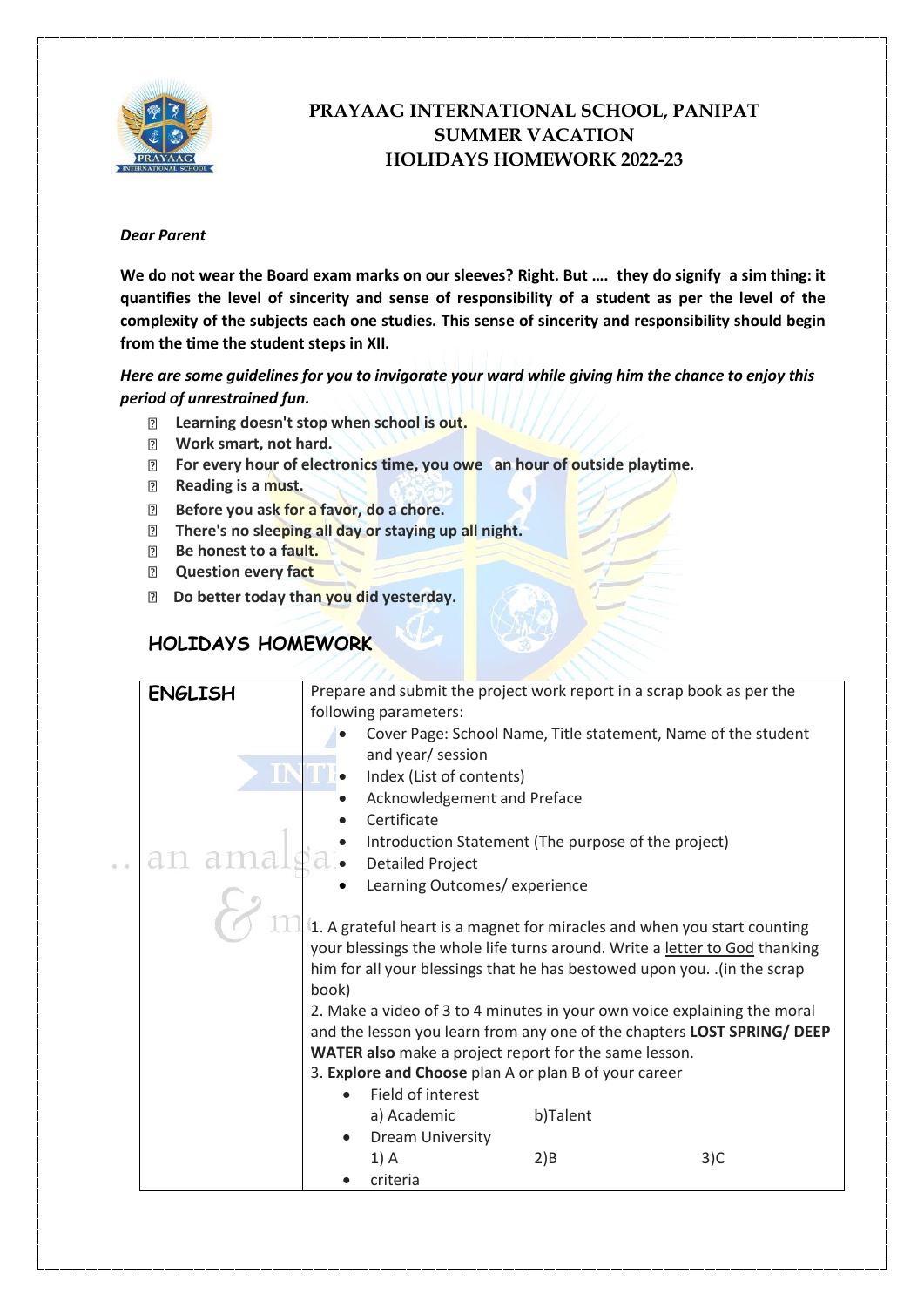|                                                               | B) Scholarship<br>a) Entrance Test                                                                                                               |  |  |  |
|---------------------------------------------------------------|--------------------------------------------------------------------------------------------------------------------------------------------------|--|--|--|
|                                                               | Practicality                                                                                                                                     |  |  |  |
|                                                               | a) Distance<br>b) Fee Structure                                                                                                                  |  |  |  |
|                                                               | 1) academic 2) Hostel/ PG /food (boarding and                                                                                                    |  |  |  |
|                                                               | lodging)                                                                                                                                         |  |  |  |
|                                                               | Job profile                                                                                                                                      |  |  |  |
|                                                               | a) Opportunities<br>b) Salary Package                                                                                                            |  |  |  |
|                                                               | 4. Parents invest the lot of time and all their hard earned money to bring                                                                       |  |  |  |
|                                                               | up their children. Write an article in 200 to 250 words on the Role of                                                                           |  |  |  |
|                                                               | Grown up Children Towards their Aged Parents in reference to My mother<br>at Sixty Six. Conclude the write up with a catchy quote or a heartfelt |  |  |  |
|                                                               |                                                                                                                                                  |  |  |  |
|                                                               | message / self composed poem on your parents. . (in the scrap book)                                                                              |  |  |  |
|                                                               | 5. Design the front page of a newspaper addressing the following burning                                                                         |  |  |  |
|                                                               | issues:                                                                                                                                          |  |  |  |
|                                                               | Covid<br>$\bullet$                                                                                                                               |  |  |  |
|                                                               | Effects of war(Russia / Ukraine)                                                                                                                 |  |  |  |
|                                                               | Effects on of war on the economy of other countries                                                                                              |  |  |  |
|                                                               | Power crisis in the country                                                                                                                      |  |  |  |
|                                                               |                                                                                                                                                  |  |  |  |
| <b>ACCOUNTANCY</b>                                            | Do Practice Sheet upload on 21 <sup>st</sup> May, 2022 on website<br>Q1.                                                                         |  |  |  |
|                                                               | Q2. Do additional questions                                                                                                                      |  |  |  |
|                                                               | Ch-2 Q no: 86,97,106 and 111                                                                                                                     |  |  |  |
|                                                               | Ch-3 Q no: 51,61,63 and 64                                                                                                                       |  |  |  |
|                                                               | Ch-4 Q no:114, 128, 142 and 149                                                                                                                  |  |  |  |
|                                                               | Q3.<br>Prepare the following Sheets                                                                                                              |  |  |  |
|                                                               | for the project work                                                                                                                             |  |  |  |
|                                                               |                                                                                                                                                  |  |  |  |
|                                                               | Acknowledgement                                                                                                                                  |  |  |  |
|                                                               | Certificate                                                                                                                                      |  |  |  |
|                                                               |                                                                                                                                                  |  |  |  |
|                                                               | <b>Tittle Sheet</b>                                                                                                                              |  |  |  |
|                                                               |                                                                                                                                                  |  |  |  |
| Introduction of the Company                                   |                                                                                                                                                  |  |  |  |
|                                                               | Bring the Balance Sheet of Company selected for further project.                                                                                 |  |  |  |
| All Holiday homework to be done in separate notebook<br>an ar |                                                                                                                                                  |  |  |  |
|                                                               |                                                                                                                                                  |  |  |  |
| <b>BUSINESS</b>                                               | 1. Prepare the project work on the topic allotted-                                                                                               |  |  |  |
| <b>STUDIES</b>                                                | ❖ Project A:                                                                                                                                     |  |  |  |
|                                                               | <b>MARKETING</b>                                                                                                                                 |  |  |  |
|                                                               | <b>MANAGEMENT</b>                                                                                                                                |  |  |  |
|                                                               | ❖ Project B                                                                                                                                      |  |  |  |
|                                                               | :BUSINESS                                                                                                                                        |  |  |  |
|                                                               | <b>ENVIRONMENT</b>                                                                                                                               |  |  |  |
|                                                               | ❖ Project C :- PRINCIPLES OF MANAGEMENT                                                                                                          |  |  |  |
|                                                               | <b>Guidelines to be followed:-</b>                                                                                                               |  |  |  |
|                                                               |                                                                                                                                                  |  |  |  |
|                                                               | PROJECT WORK (A): MARKETING MANGEMENT                                                                                                            |  |  |  |
|                                                               | 1) Launch one product which is not exist in market.                                                                                              |  |  |  |
|                                                               | Why you have selected this product?<br>2)                                                                                                        |  |  |  |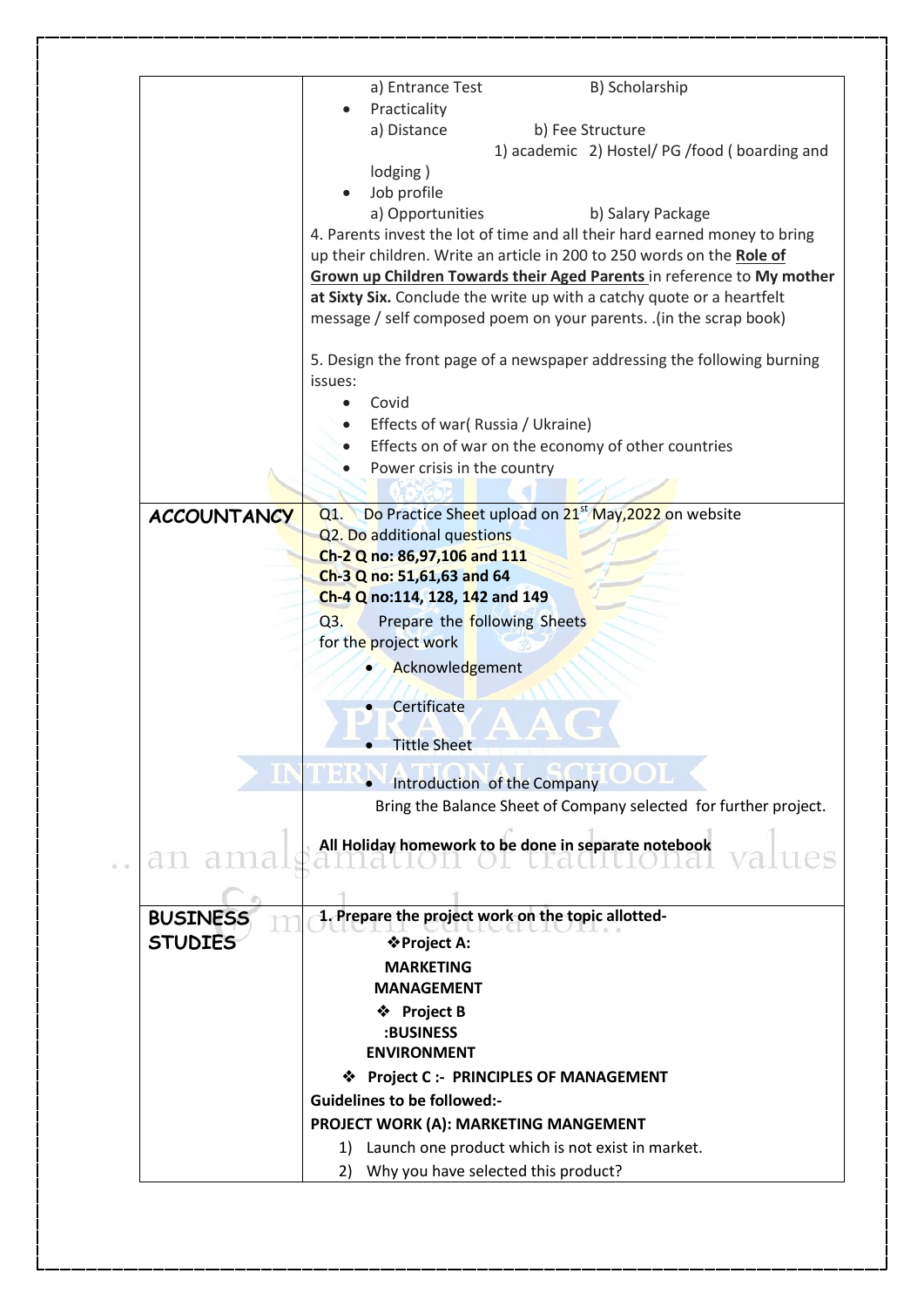| Find out 5 competitive brand which is exist in market.<br>3)             |
|--------------------------------------------------------------------------|
| Mention the permission and license to make product.<br>4)                |
| Your and competitor U.S.P (Unique Selling Propositions)<br>5)            |
| 6) Your product range details.                                           |
| 7) What is your name of product?                                         |
| Draw label, logo and tagline of a product.<br>8)                         |
| Competitor selling price and profit margin with wholesaler,<br>9)        |
| retailers and customers.                                                 |
| 10) Packaging and channel of distribution process of a product.          |
| 11) List 5 ways of promoting of your product.                            |
| 12) Draft a social message for your label.                               |
| <b>PROJECT (B): BUSINESS ENVIRONMENT</b>                                 |
| 1) Change witnessed over the last few years on mode of packaging,        |
| transportation and its economic impact. It includes the following        |
| changes as on as:                                                        |
| Fruits, vegetables and milk.                                             |
| Plastic furniture over wooden furniture.                                 |
| Changing role of the women in the past 25 years relating to joint<br>(2) |
| families, nuclear families, women as a bread earner of the family,       |
| changes in the requirement trend of mixers, washing machines,            |
| microwave and standard of living.                                        |
| <b>PROJECT (C): PRINCIPLES OF MANAGEMENT:</b>                            |
| The students are required to visit any one of the following:             |
| 1) A departmental store                                                  |
| 2) An industrial unit                                                    |
| 3) A fast food outlet                                                    |
| They are required to observe the application of the general              |
| Principles of Management advocated by Henry Fayol and Scientific         |
| Management advocated by F.W.Taylor.                                      |
| PRESENTATION AND SUBMISSION OF PROJECT REPORT OF PROJECT A, B            |
| <b>AND C</b>                                                             |
| You should prepare one project from project A,B and C.                   |
| The total length of the project minimum 25 to 30 pages.                  |
| The work has to be done on A4 size coloured one sided line               |
| sheets with pictures in presentation form.                               |
| It should be written in neat handwriting.                                |
| The file should not be separated.                                        |
| 2. Do practice sheet upload on $21st$ May, 2022 on website.              |
| 3. Draw a mind map of ch-1,2,3 and 4 in the form of hard copy.           |
| <b>Project work</b>                                                      |
| Topics: (Choose any one)                                                 |
| Waste Management in India - Need of the hour<br>$\bullet$                |
| Make in India- The way ahead                                             |
| Role of RBS in Control of Credit                                         |
| Rain water harvesting- a solution to water crisis                        |
| Digital India step towards the future                                    |
|                                                                          |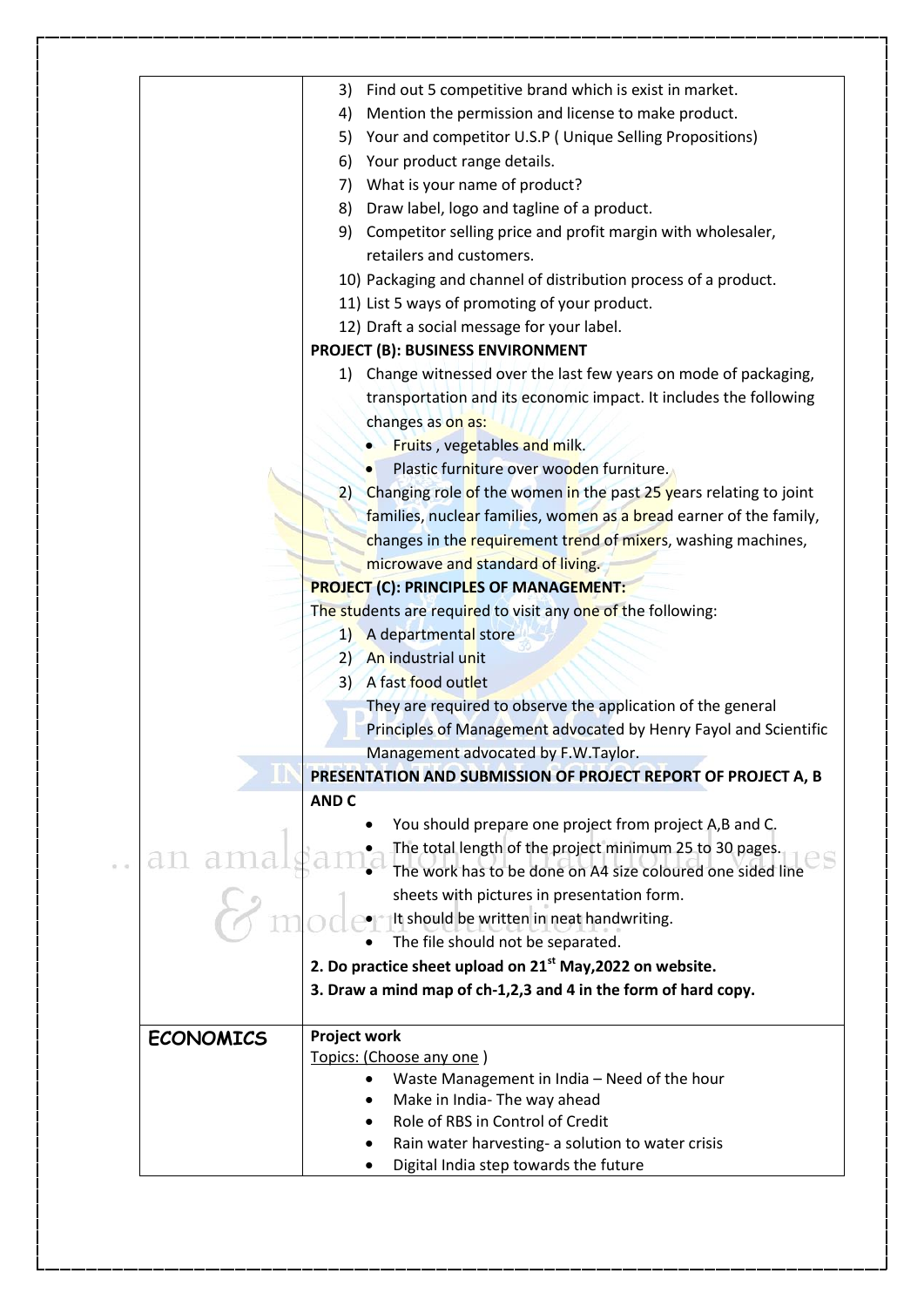|                    | Contemporary Employment situation in India                                                                                  |  |
|--------------------|-----------------------------------------------------------------------------------------------------------------------------|--|
|                    | Live stock- Back bone of Rural India                                                                                        |  |
|                    | Trends in budgetary condition in India                                                                                      |  |
|                    | Instructions for project work:                                                                                              |  |
|                    | 1. It should be handwritten                                                                                                 |  |
|                    | 2.It should be of 3500-4000 words (excluding diagrams and graphs) (20-                                                      |  |
|                    | 25pages)                                                                                                                    |  |
|                    | 3. Cover page should include school's logo at the centre and at the top,<br>name of the topics should be clearly mentioned. |  |
|                    | 4. File should contain diagrams, graphs and pictures for beautiful                                                          |  |
|                    | presentation.                                                                                                               |  |
|                    | 5. Expected checklistt                                                                                                      |  |
|                    | Cover Page                                                                                                                  |  |
|                    | Ceritificate                                                                                                                |  |
|                    | Acknowledgement                                                                                                             |  |
|                    | Introduction                                                                                                                |  |
|                    | Identifying the causes, consequences or remedies                                                                            |  |
|                    |                                                                                                                             |  |
|                    | Various stakeholders and effect on them                                                                                     |  |
|                    | Advantages and disadvantages of situations                                                                                  |  |
|                    | Short term and long term implications of economic strategies                                                                |  |
|                    | suggested in the course of research.                                                                                        |  |
|                    | Validity, reliability, appropriateness and relevance of data                                                                |  |
|                    | Footnotes, bibliography etc.                                                                                                |  |
|                    |                                                                                                                             |  |
| <b>MUSIC</b>       | Brief study of the following:                                                                                               |  |
|                    | Alankar, Varna, Kan, Meend, Khatka, Murki, Gamak                                                                            |  |
|                    | <b>Unit 1.2</b>                                                                                                             |  |
|                    | Brief study of the following                                                                                                |  |
|                    | Sadra, Dadra, Gram, Murchhana, Alap, Tana.                                                                                  |  |
|                    | <b>Unit 2.1</b>                                                                                                             |  |
|                    | Study of the following                                                                                                      |  |
|                    | Classification of Ragas-Anicent, Medieval and Modern<br><b>Unit 2.2</b>                                                     |  |
|                    | Historical development of time theory of Ragas music                                                                        |  |
| <b>MATH</b>        | 1. Prepare 20-20 questions of ch-1,2,3 and 4 and solve them.                                                                |  |
|                    | 2. Questions must be from outside the ncert book.                                                                           |  |
|                    | 3. Make the graphs of trigonometric and inverse trigonometric functions.                                                    |  |
|                    | 4. Do all the work in fair notebook only                                                                                    |  |
|                    | 102                                                                                                                         |  |
| <b>INFORMATION</b> | Do assignment of Unit-1 given in the class in your IP notebook                                                              |  |
| <b>PRACTICE</b>    | Practical file- Complete practicals conducted in computer lab.                                                              |  |
|                    |                                                                                                                             |  |
|                    | Follow the guidelines and format discussed in the class                                                                     |  |
|                    | Project File- Choose a topic for project and prepare project<br>٠                                                           |  |
|                    | synopsis accordingly.                                                                                                       |  |
|                    | <b>INSTRUCTION FOR PROJECT SYNOPSIS:</b>                                                                                    |  |
|                    | It should be computerized                                                                                                   |  |
|                    | Files must contain pictures and other creative tools for                                                                    |  |
|                    | beautiful presentation                                                                                                      |  |
|                    | Cover page of file must contain School logo at the centre and at                                                            |  |
|                    |                                                                                                                             |  |